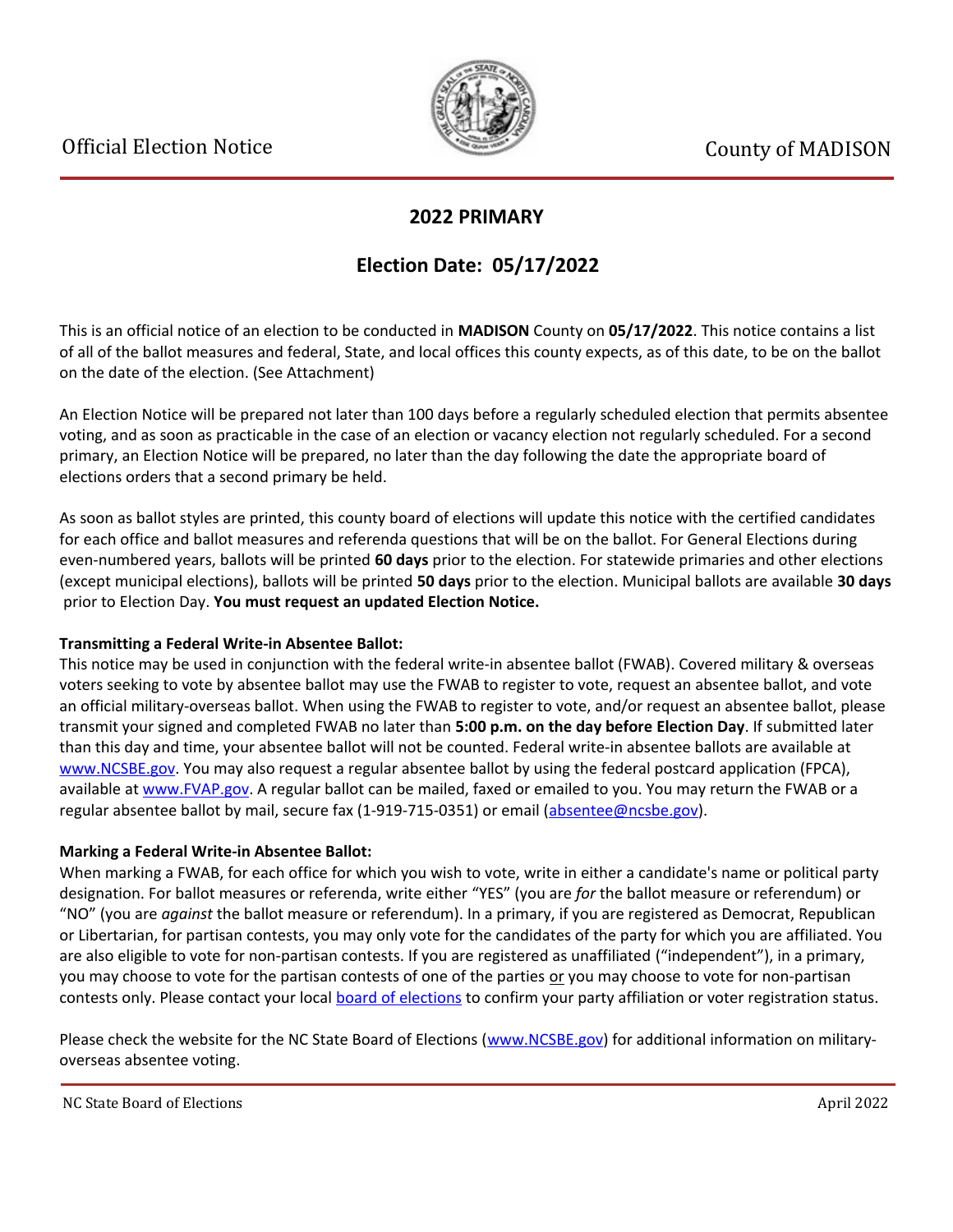# **Election Notice Of Contests and Referenda MADISON BOARD OF ELECTIONS (05/17/2022)**

#### **MADISON BOARD OF ELECTIONS (05/17/2022)**

|                  | <b>CANDIDATE NAME</b>                | <b>NAME ON BALLOT</b>          | <b>PARTY</b> |
|------------------|--------------------------------------|--------------------------------|--------------|
| <b>US SENATE</b> |                                      |                                |              |
|                  | <b>JAMES CARR</b>                    | James L. Carr, Jr.             | <b>DEM</b>   |
|                  | ROBERT COLON                         | Robert Colon                   | <b>DEM</b>   |
|                  | ALYSSIA HAMMOND                      | Alyssia Rose-Katherine Hammond | <b>DEM</b>   |
|                  | CONSTANCE JOHNSON                    | Constance (Lov) Johnson        | <b>DEM</b>   |
|                  | <b>TOBIAS LAGRONE</b>                | <b>Tobias LaGrone</b>          | <b>DEM</b>   |
|                  | <b>BRENDAN MAGINNIS</b>              | B. K. Maginnis                 | <b>DEM</b>   |
|                  | <b>EVERETTE NEWTON</b>               | <b>Rett Newton</b>             | <b>DEM</b>   |
|                  | <b>MARCUS WILLIAMS</b>               | Marcus W. Williams             | <b>DEM</b>   |
|                  | <b>GREGORY ANTOINE</b>               | <b>Greg Antoine</b>            | <b>DEM</b>   |
|                  | <b>CHERI BEASLEY</b>                 | Cheri Beasley                  | <b>DEM</b>   |
|                  | PATRICE BOOKER                       | <b>Chrelle Booker</b>          | <b>DEM</b>   |
|                  | <b>MARJORIE EASTMAN</b>              | Marjorie K. Eastman            | <b>REP</b>   |
|                  | DAVID FLAHERTY                       | David Flaherty                 | <b>REP</b>   |
|                  | <b>BENJAMIN GRIFFITHS</b>            | Benjamin E. Griffiths          | <b>REP</b>   |
|                  | <b>KENNETH HARPER</b>                | Kenneth Harper, Jr.            | <b>REP</b>   |
|                  | PATRICK MCCRORY                      | Pat McCrory                    | <b>REP</b>   |
|                  | <b>CHARLES MOSS</b>                  | <b>Charles Kenneth Moss</b>    | <b>REP</b>   |
|                  | LICHIA SIBHATU                       | Lichia Sibhatu                 | <b>REP</b>   |
|                  | DEBORA TSHIOVO                       | Debora Tshiovo                 | <b>REP</b>   |
|                  | <b>BRADLEY WALKER</b>                | Mark Walker                    | <b>REP</b>   |
|                  | <b>JENNIFER BANWART</b>              | Jen Banwart                    | <b>REP</b>   |
|                  | <b>LEE BRIAN</b>                     | Ms. Lee A. Brian               | <b>REP</b>   |
|                  | <b>LEONARD BRYANT</b>                | Leonard L. Bryant              | <b>REP</b>   |
|                  | THEODORE BUDD                        | <b>Ted Budd</b>                | <b>REP</b>   |
|                  | ANDREW BULECZA                       | Drew Bulecza                   | <b>REP</b>   |
|                  | US HOUSE OF REPRESENTATIVES DISTRICT |                                |              |
| 11               | <b>JAN CAREY</b>                     | Jay Carey                      | <b>DEM</b>   |
|                  | <b>KATHERINE DEAN</b>                | Katie Dean                     | <b>DEM</b>   |
|                  | <b>MARCOS GUTIERREZ</b>              | Marco Gutierrez                | <b>DEM</b>   |
|                  | ROBERTO HESS                         | Bo Hess                        | <b>DEM</b>   |
|                  | <b>BYNUM LUNSFORD</b>                | Bynum M. Lunsford              | <b>DEM</b>   |
|                  | <b>JASMINE BEACH-FERRARA</b>         | Jasmine Beach-Ferrara          | <b>DEM</b>   |
|                  | DAVID CAWTHORN                       | <b>Madison Cawthorn</b>        | <b>REP</b>   |
|                  | <b>CHARLES EDWARDS</b>               | <b>Chuck Edwards</b>           | <b>REP</b>   |
|                  | RODNEY HONEYCUTT                     | Rod Honeycutt                  | <b>REP</b>   |
|                  | <b>WENDY NEVAREZ</b>                 | Wendy Marie-Limbaugh Nevarez   | <b>REP</b>   |
|                  | <b>BRUCE O'CONNELL</b>               | <b>Bruce O'Connell</b>         | <b>REP</b>   |
|                  | <b>KRISTIE SLUDER</b>                | Kristie Sluder                 | <b>REP</b>   |
|                  | MICHELE WOODHOUSE                    | Michele V. Woodhouse           | <b>REP</b>   |
|                  | <b>MATTHEW BURRIL</b>                | <b>Matthew Burril</b>          | <b>REP</b>   |
|                  | MC CUDDEME COUDT ACCOCIATE ILICTICE  |                                |              |

**NC SUPREME COURT ASSOCIATE JUSTICE SEAT 05**